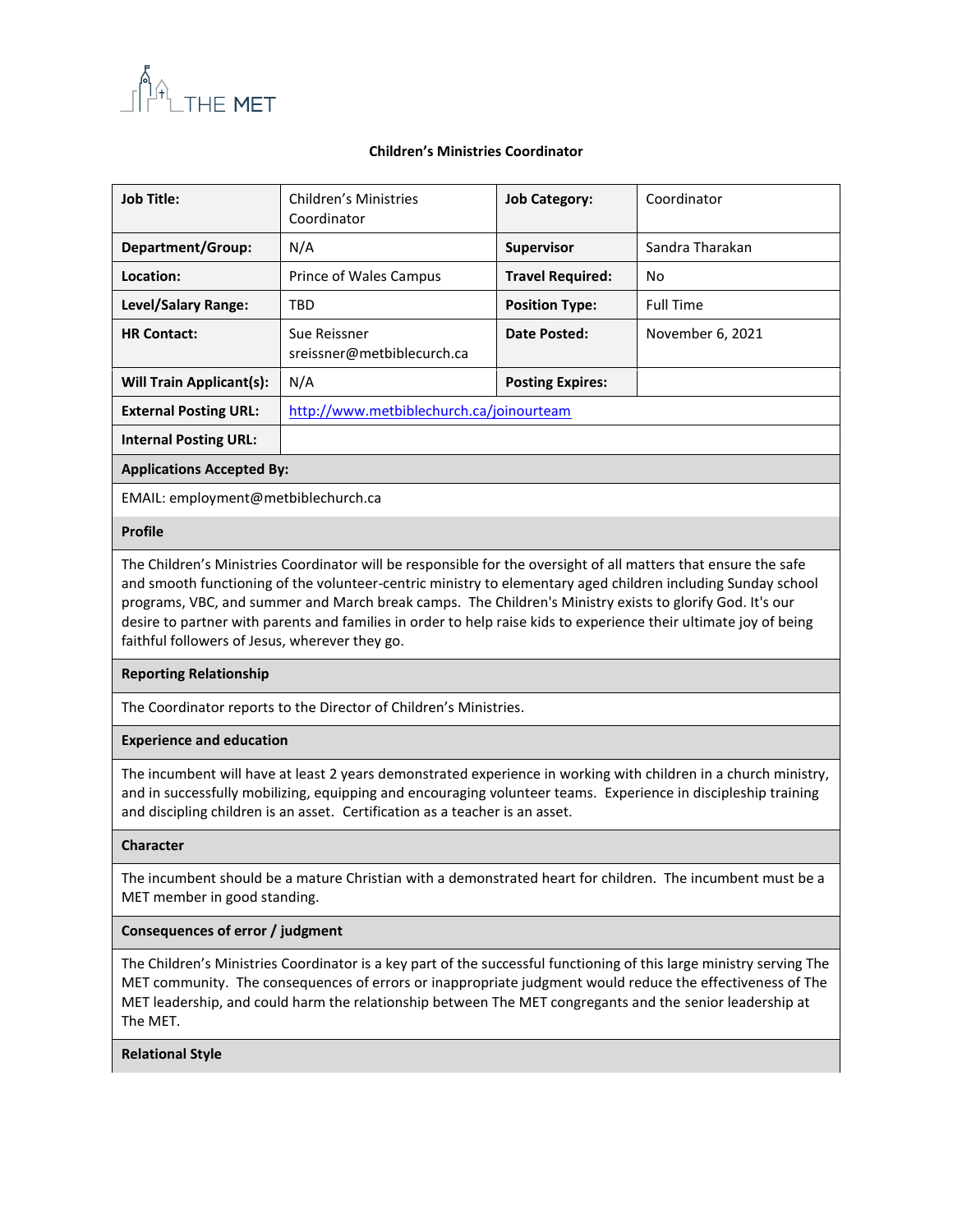Relates well to team members, parents, and volunteers, is an active listener, sensitive to the matters being discussed, respects the information shared as per legal parameters, is a good team player that is aligned with The MET mission, vision and values and is adaptable and aligned to the priorities of the MET leadership bodies.

### **Job Description**

## **ROLE AND RESPONSIBILITIES**

*We expect that the Children's Ministry Coordinator will operate effectively and efficiently demonstrating a passion for children's ministry opportunities while striving to build into and encourage our faithful MetKids volunteers as part of the Met's staff team*

### **The duties of the Coordinator are summarized in 4 categories:**

*Strategizing and implementing ways to support volunteers and train them in Met Mission priorities:*

- Recruit, equip, and encourage volunteers to serve in Sunday school, special events, VBC, summer and March break camps;
- Develop a regular schedule of volunteer training (including PCO training);
- Use PCO to create plans and schedule volunteers for Sunday school (both services), special events, VBC, summer and March break camps;
- Demonstrate a thorough understanding of Plan to Protect (PTP) matters;
- Ensure PTP ratios are achieved and that all workers are cleared according to the PTP requirements; and,
- Ensure all volunteers are on time and have an understanding of check in and check out procedures.

*Equipping our teachers to be engaging, encouraging, with a through knowledge of age appropriate teaching strategies and resources so that children have the opportunity to grow in their beginning understanding of God's Word:*

- Develop a regular schedule of teacher training;
- Share teaching strategies on ways to address special needs in the classroom;
- Maintain a schedule to visit all classrooms in session at least once a year; and,
- Find success in teaching ministry from other leading churches and bring that to the Met.

*Organizing classrooms to maximize the environment in which children learn and grow in their beginning understanding of God's word:* 

- Determine room requirements per the agreed upon schedules and enter the information on PCO;
- Regularly check inventory on all types of supplies on a weekly basis, replacing supplies as needed;
- Inspect rooms regularly for cleanliness, tidiness and safety address any issues with maintenance staff or those who have used the rooms; and,
- Ensure teacher prep room is clean and organized.

*Engaging parents through regular communication in the partnership of discipling of children:*

- Intentionally engage with parents when they are on site, and through newsletters;
- Create regular social media posts to engage families with discipling activities and resources, informative articles and encouragement;
- Work closely with Director of Kids Ministry to create monthly newsletter with upcoming events; and,
- connect with Met Families Pastor and share any opportunities which would benefit families as they disciple their children.